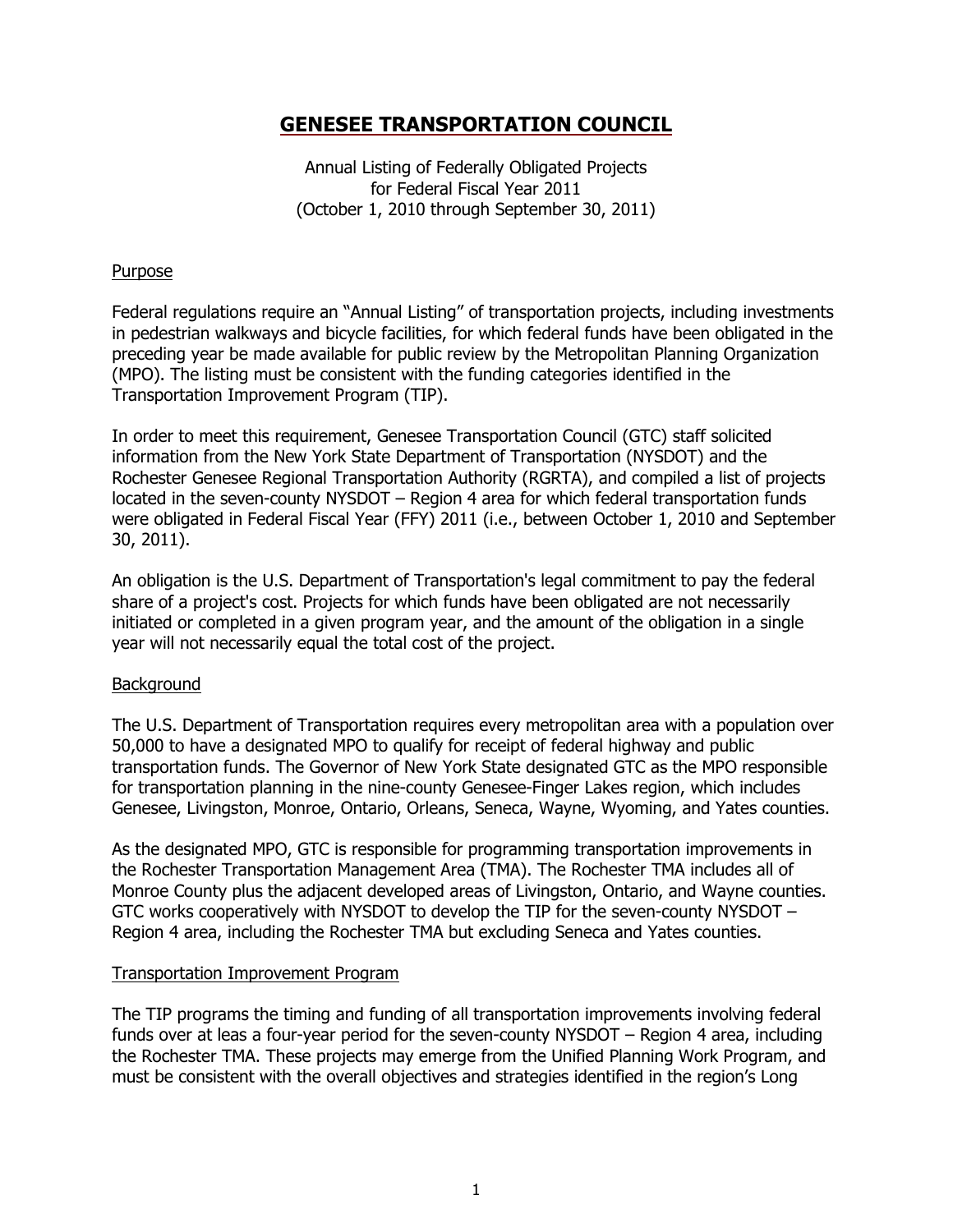Range Transportation Plan. The TIP can be viewed online at http://www.gtcmpo.org under "Documents".

To guide the TIP development process, GTC established a TIP Development Committee (TDC) comprised of representatives from the TMA counties (Livingston, Monroe, Ontario, and Wayne), the City of Rochester, Rochester Genesee Regional Transportation Authority (RGRTA), and NYSDOT. This Committee also meets regularly to assist GTC and NYSDOT in maintaining the TIP between updates, including review of substantive changes in projects that may require amending the adopted TIP. The Genesee/Finger Lakes Regional Planning Council serves as an advisory member to the TDC.

The key steps in the TIP development process are:

- Solicit project proposals
- Evaluate and rank proposals
- Develop preliminary program
- Conduct public review
- Develop final program
- Adoption by GTC Board

#### Public Involvement

The GTC Public Participation Plan establishes specific requirements for public involvement in the development of the TIP. A draft is published for a minimum 30-day public review and is made available in public locations throughout the seven-county NYSDOT – Region 4 area, including the county planning offices, central repository libraries in the Rochester TMA counties, and offices of other public agencies affiliated with GTC. This public review document is also made available through the GTC website.

During the public review period, GTC sponsors at least three public meetings at locations across the Rochester TMA (i.e., City of Rochester, west side suburb, and east side suburb) that include a presentation on the TIP and identification of proposed projects. The purpose of these meetings is to receive verbal and written comments on the public review document. Written comments can also be submitted via fax, email, and regular mail throughout the public review period.

GTC staff provides a synopsis of verbal comments, copies of written comments, and a summary of comments by common project focus to the TDC and the GTC Planning Committee for consideration. If the Planning Committee deems any changes made in response to the public comments to be significant, it must approve a revised public review document that is available for a subsequent 10-day public review period. This public review document includes an explanation of what was changed from the initial public review document. Written public comments may be submitted via fax, email, and regular mail throughout the 10-day public review period.

After the 10-day public review period concludes, the GTC Planning Committee considers any additional public comment and recommends a final draft TIP for GTC Board consideration. The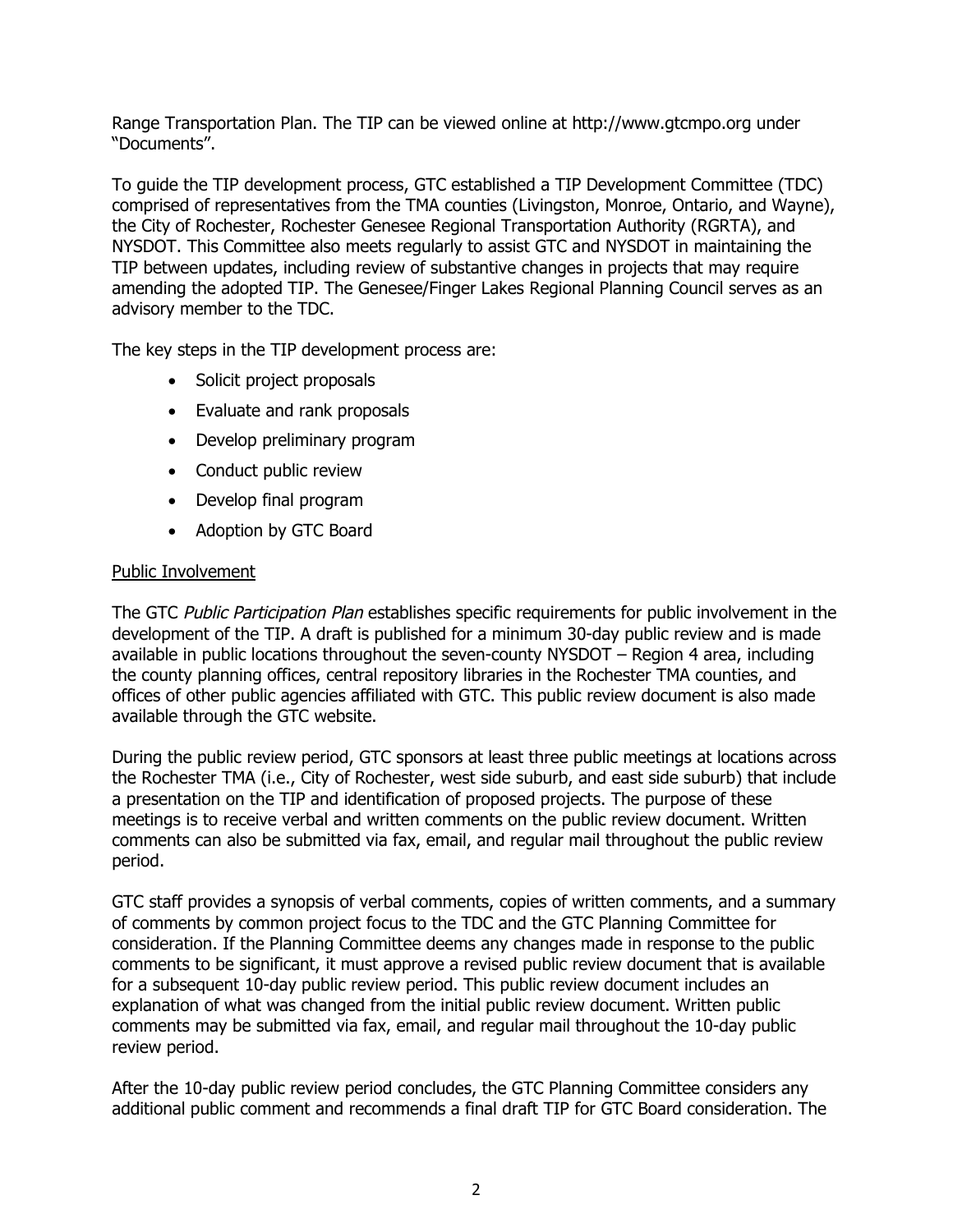GTC Board considers any public comments and adopts the TIP. All GTC Planning Committee and GTC Board meetings are open to the public.

This Annual Listing furthers the GTC commitment to public involvement by providing information regarding the implementation of projects that are programmed in the TIP.

## Annual Listing

The list of obligated projects is organized and presented in a manner consistent with the Transportation Improvement Program (TIP). For each project, the list includes:

- $\bullet$  the identifier (TIP  $#$ ) that GTC uses to track projects;
- the identifier (Project Identification Number or PIN) that NYSDOT uses to track projects;
- the project name and description;
- the project sponsor;
- the project phases and amount of federal funds that were programmed by phase;
- the amount of federal funds that were obligated by phase prior to FFY 2011; and
- the amount of federal funds that were obligated by phase in FFY 2011.

The TIP identifies project costs and schedule by phase. These phases are:

- Scoping: This phase includes meetings with project developers and designers, local government representatives, and other involved parties. Decisions are made regarding specific elements that will be included in the project and the range of design alternatives that will be investigated.
- Preliminary Engineering: This phase includes basic engineering work on each alternative, traffic studies, environmental analyses, and other work specific to the project. Public outreach in accordance with state and federal requirements is used to gain community input on the project. A preferred alternative is selected to advance the project.
- Detailed Design: This phase includes detailed engineering work on the preferred alternative. This phase results in the plans and specifications that the construction contractor will work from.
- Right-of-Way Incidentals: This phase includes preparation work required prior to right-of-way acquisition.
- Right-of-Way Acquisition: This phase includes the acquisition of right-of-way (property) necessary to complete the project. Acquisition can be achieved through the purchase of property or an easement.
- Construction: This phase includes all work necessary to build the project.
- Construction Inspection: This phase includes ongoing inspection to ensure construction is performed properly and conforms to specifications.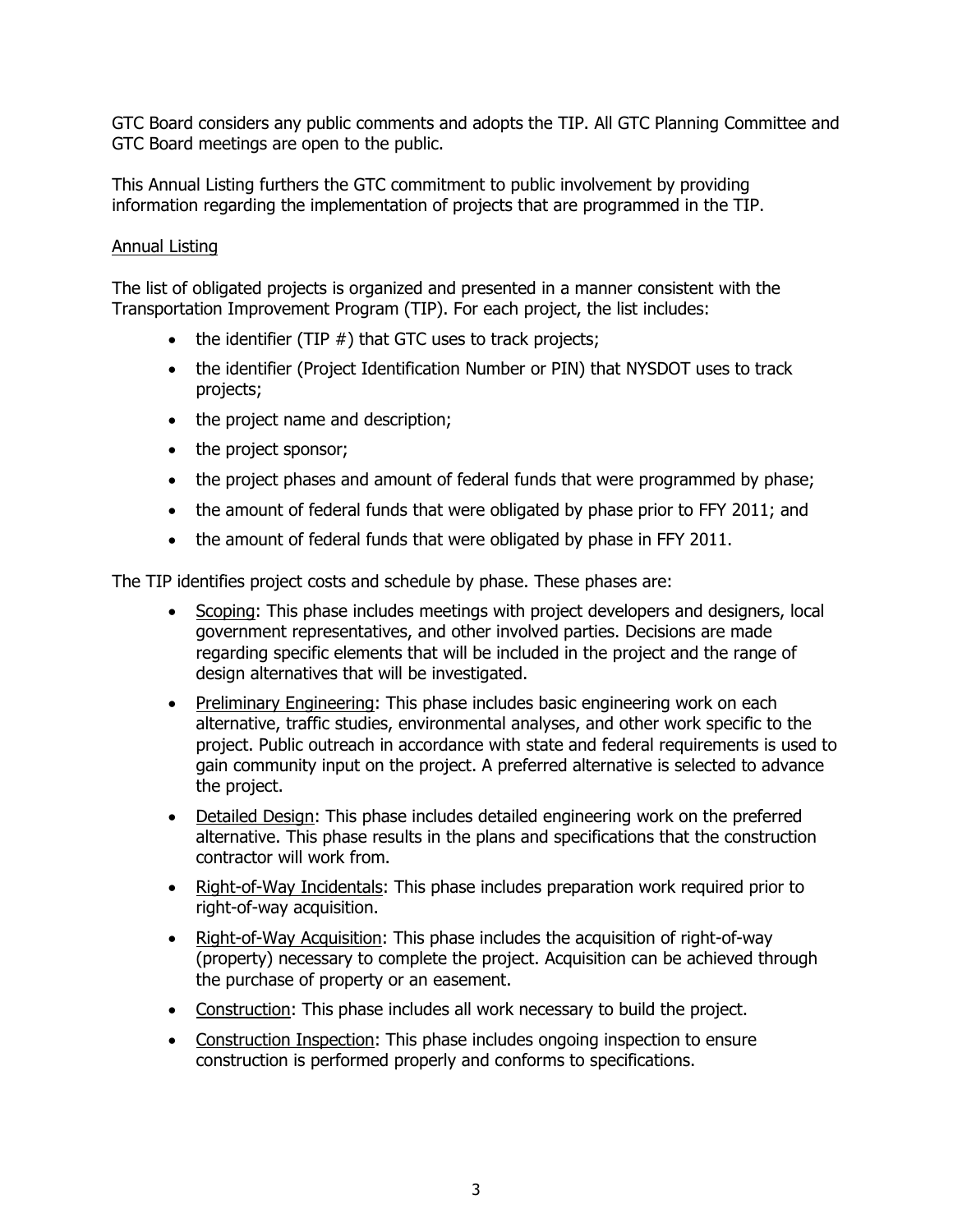Other: This phase is usually associated with public transportation projects and involves the purchase and acquisition of vehicles and associated preventive maintenance, though in some cases, such as for station, parking, and maintenance/storage facilities, the construction of fixed or permanent facilities is undertaken.

This phase also includes funding for agency staff and/or contractors to perform work that supports the management and operation of the transportation system (e.g., bridge inspection, traffic center operations, etc.).

The attached table lists all projects from the  $2011$ - $2014$  TIP in the seven-county NYSDOT – Region 4 area for which federal transportation funds were obligated in FFY 2011 and the corresponding phases of the project. Maps presenting the above mentioned projects located within the Rochester TMA are provided.

This report is prepared by Genesee Transportation Council staff. For more information, please contact:

> Genesee Transportation Council 50 West Main Street, Suite 8112 Rochester, NY 14614

> > Phone: (585) 232-6240 Fax: (585) 262-3106 Email: tip@gtcmpo.org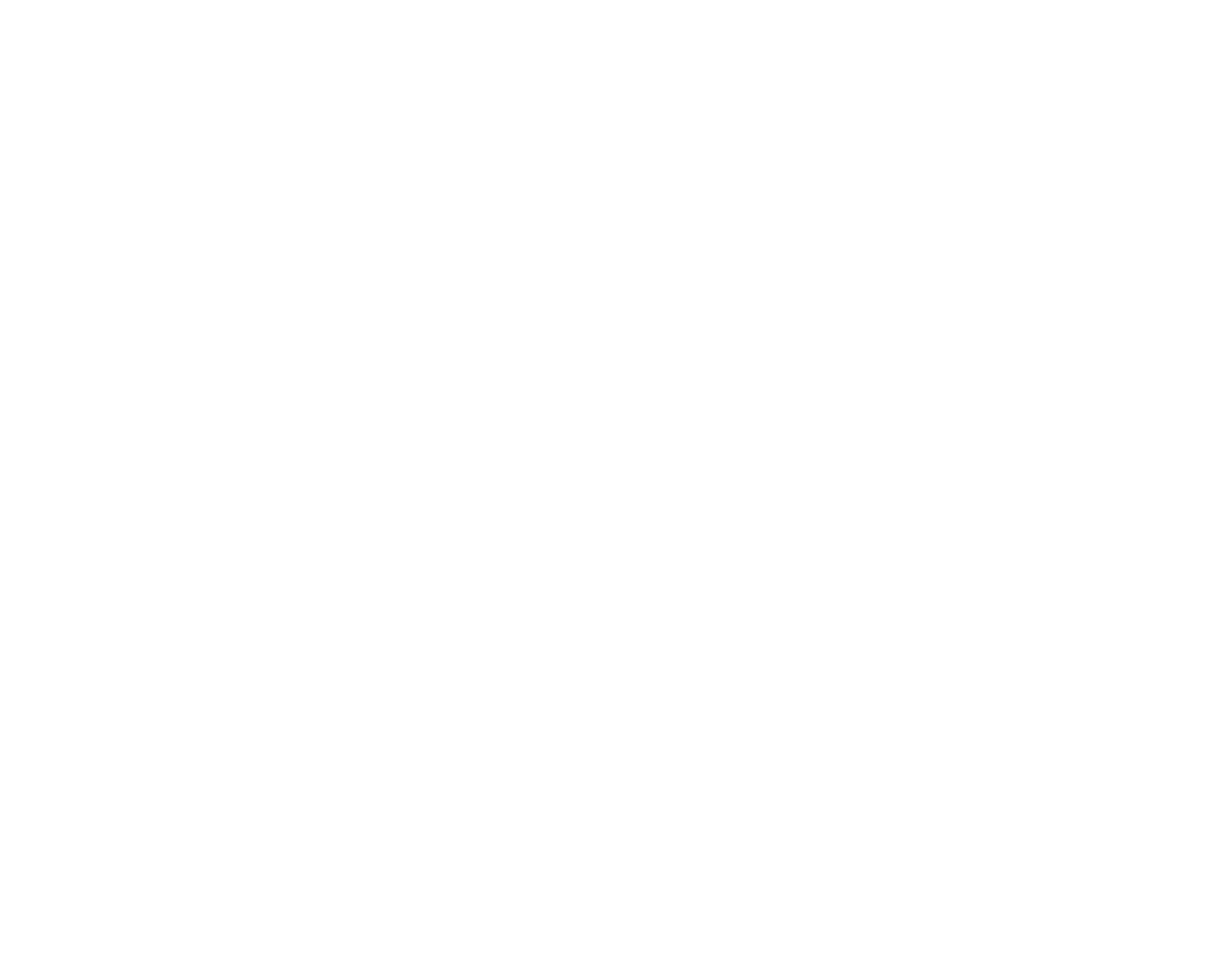